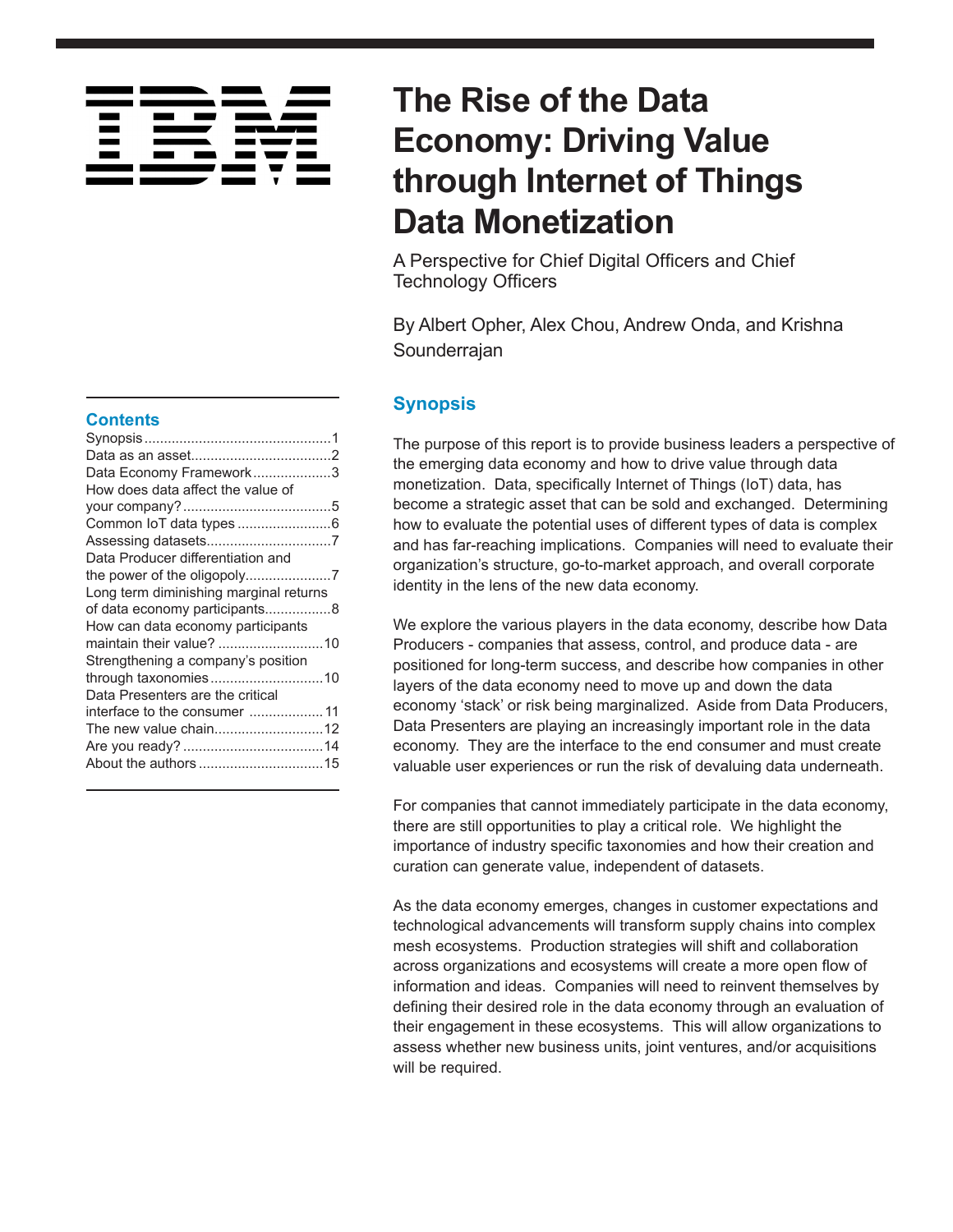#### <span id="page-1-0"></span>**Data as an asset**

Companies have historically managed assets such as property, plants, equipment, inventory, cash, and intellectual property. In today's digital world, a new type of asset is emerging – data. Companies are reporting, collecting, and analyzing vast volumes of data. Data is becoming a key measure of whether a company will remain relevant through the digital revolution.

Data originates from many new sources and is increasingly becoming easier to collect and analyze. Due to the rise in data availability and new data-driven insights, more and more data is being exchanged within and among companies. This has spawned a new data economy built upon using data to generate value

through both internal and external means.

Data from IoT devices are one of the driving forces behind the shift to the data economy. As the number of "things" become more instrumented, interconnected, and intelligent, data will grow exponentially. New approaches and business models will be required. As described later in this section, there are many opportunities for cost containment and value attainment with IoT data. These opportunities are driving IoT investments by companies and increasing the number of new players. As data continues to grow, the data economy will continue to emerge and enable companies to sell and exchange data. Figure 1 provides an illustration of how data may be used in the data economy.

#### **Figure 1: Data economy monetization example**



Use case 1: The wearable device manufacturer identifies any anomalies and sells this data to a nearby drug store. If the user has opted in, the drug store sends a personalized message to the user's app and offers to deliver the medicine or provide additional help



An IoT wearable device for babies collects temperature, sleeping patterns, sleeping orientation, and breathing data. A baby wearing the device is beginning to show signs of sickness



Use case 2: The wearable device manufacturer aggregates device data and sells insights to retail clothing stores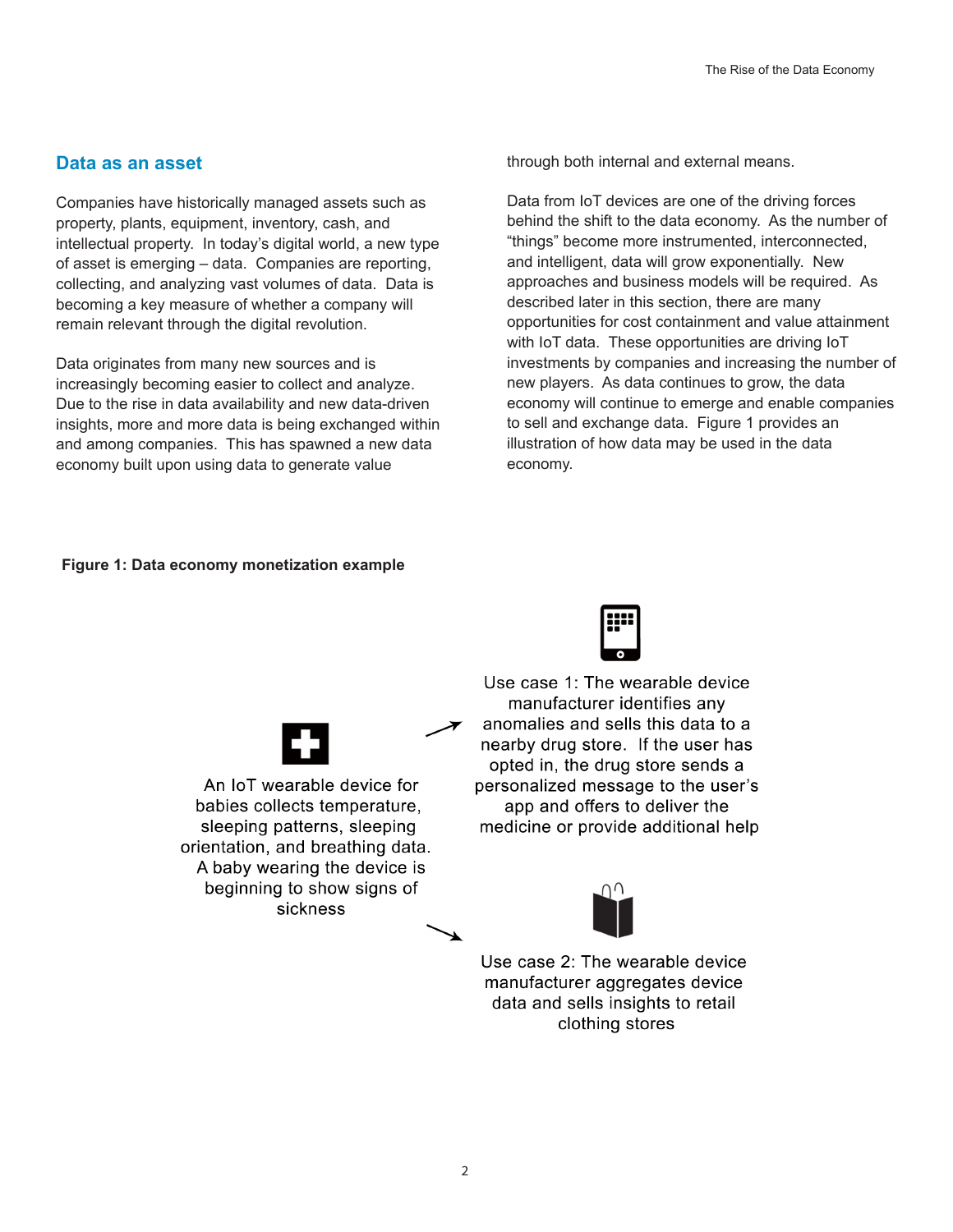# <span id="page-2-0"></span>**Data Economy Framework**

The Data Economy Framework was developed to characterize companies, their roles, capabilities, and overall trends in how they act in the data economy. As highlighted in Figure 2, the future marketplace contains Data Presenters, Insight Providers, Platform Owners, Data Aggregators, Data Custodians, and Data Producers. Specifically, Data Producers generate data

from IoT and traditional big data sources. Big data sources include categories such as: business applications, social media, websites, open sources, financial transactions, surveys, censuses, and digitized hard copies. IoT data sources include data from physical technologies (e.g. embedded chips, attached sensors/wearables, mobile phones, and gyroscopes).

| <b>Data Presenters</b>                                                          | User interface                                |                                             | User experience     |                                                         |  |
|---------------------------------------------------------------------------------|-----------------------------------------------|---------------------------------------------|---------------------|---------------------------------------------------------|--|
|                                                                                 | Investigation and discovery                   |                                             | User engagement     |                                                         |  |
| <b>Insight Providers</b>                                                        | Statistical &<br>computational methods        | Development<br>environment for<br>analytics |                     | Algorithms/logic/<br>rules                              |  |
|                                                                                 | Semantic models                               | Analytics library                           |                     | Machine learning                                        |  |
| <b>Platform Owners</b>                                                          | Development environment                       |                                             | Cloud/host for apps |                                                         |  |
|                                                                                 | APIs for connectivity                         |                                             | Device discovery    |                                                         |  |
| Data Aggregators/<br>Data Custodians                                            | Data normalization for common<br>transmission |                                             |                     | Heterogeneous data collection from<br>disparate devices |  |
| <b>Data Producers</b><br>$I$ ol<br><b>Big Data</b><br>Focused<br><b>Focused</b> | Data access                                   |                                             | Data control        | Data collection                                         |  |
| <b>Enablers</b>                                                                 |                                               |                                             |                     |                                                         |  |
|                                                                                 |                                               |                                             |                     |                                                         |  |
| Network                                                                         | Sensors/chips                                 |                                             | Analytics engine    | Hybrid cloud                                            |  |

#### **Figure 2: Data Economy Framework**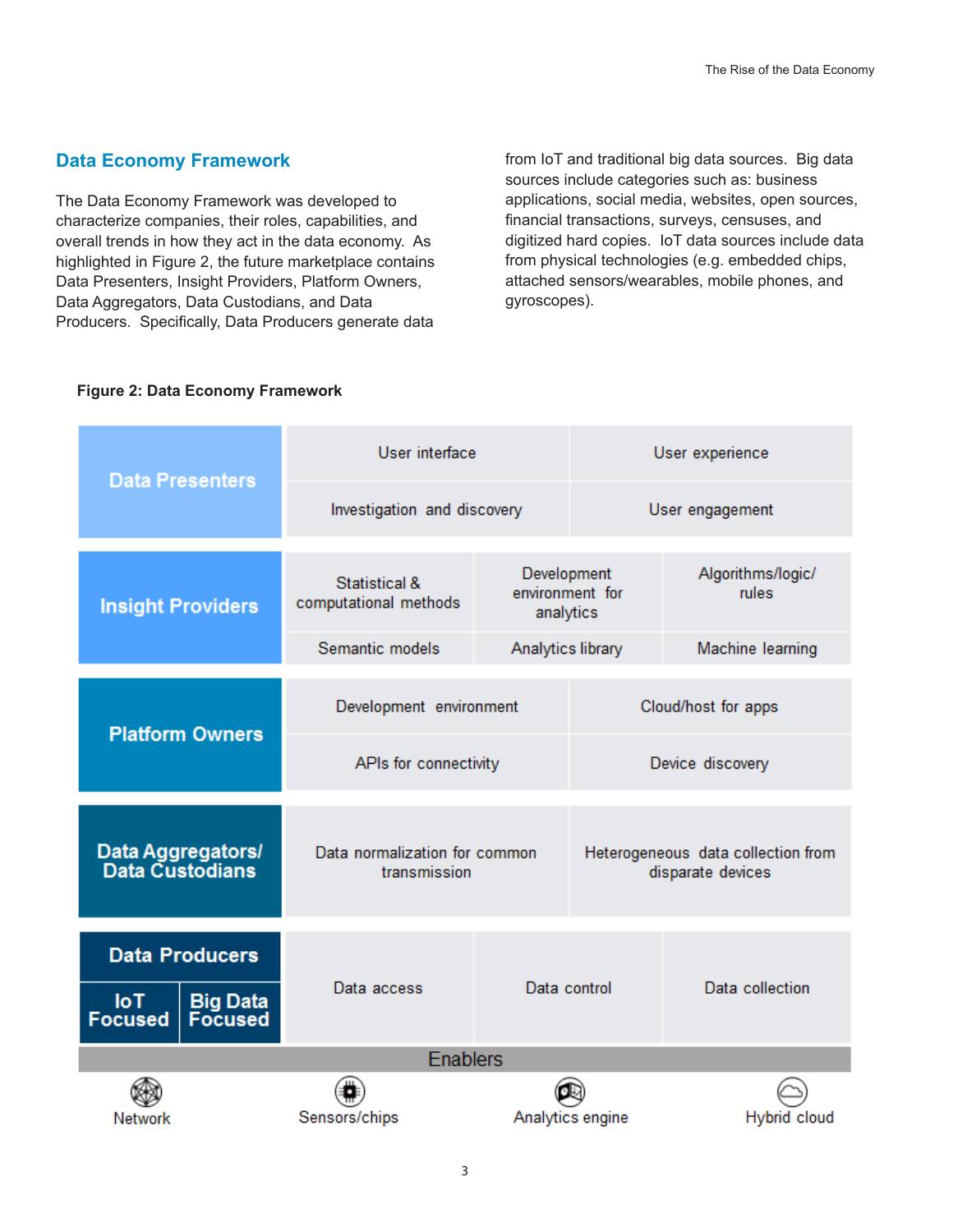Companies grow their presence and potential value in the data economy in many ways. It is not necessary for a company to stay within one of these layers; leading companies are in multiple layers or in the entire stack. Table 1 highlights how companies may move in multiple directions in the Data Economy Framework.

#### **Table 1: Potential movements in the Data Economy Framework**

| <b>Movement</b>                 | <b>Description</b>                                                                                                                                                                                                                                                                                                                                                                                                                                                                                                                                                                                                                                                        |
|---------------------------------|---------------------------------------------------------------------------------------------------------------------------------------------------------------------------------------------------------------------------------------------------------------------------------------------------------------------------------------------------------------------------------------------------------------------------------------------------------------------------------------------------------------------------------------------------------------------------------------------------------------------------------------------------------------------------|
| Move across the layer           | Gaining a bigger portion of a specific layer involves adding material and content to a<br>company's current capabilities.                                                                                                                                                                                                                                                                                                                                                                                                                                                                                                                                                 |
|                                 | Example: A company that makes fitness trackers to monitor steps and heart rate adds<br>sleep monitoring.                                                                                                                                                                                                                                                                                                                                                                                                                                                                                                                                                                  |
| Move up or down the<br>stack    | Taking on a new role and capabilities of another layer further up or down the data<br>economy stack to gain further differentiation (e.g. closer consumer interactions, increase<br>interoperability).                                                                                                                                                                                                                                                                                                                                                                                                                                                                    |
|                                 | <b>Example:</b> RFID/GPS device companies in the transportation industry have moved up the<br>stack. They moved from collecting data from IoT devices and aggregating data from<br>multiple sources (e.g. weather, telematics) to providing insights, optimizing transportation<br>routes, and improving fuel efficiency.                                                                                                                                                                                                                                                                                                                                                 |
|                                 | <b>Example:</b> A Data Presenter acquiring a Data Aggregator (e.g. Qlik acquistion of<br>DataMarket)                                                                                                                                                                                                                                                                                                                                                                                                                                                                                                                                                                      |
| Compress or expand the<br>stack | Compressing the stack or jumping from Data Presentation to Data Producer and<br>continuing to build out data offerings. Companies often perform this movement to use<br>platform ownership to get more data or use data producing supremacy to become a<br>Platform Owner.                                                                                                                                                                                                                                                                                                                                                                                                |
|                                 | <b>Example:</b> Companies like Google and Amazon have provided platforms to make finding<br>and buying things easier for people around the world. Behind the scenes these companies<br>continue to optimize their platforms experience through data. Data such as reviews cause<br>people to go back to these company's platforms. Google and Amazon's devices make it<br>easier for these organizations to produce more data, which they reinvest back into their<br>platform. Their platforms attract more companies to interact with them because of their<br>wide use, which, once again, produces more data. Data production helps keep their<br>platforms relevant. |
|                                 | Example: Large industrial manufacturers have started as a data producer collecting data<br>from their products. Their large presence within the industrial space make it logical for<br>them to provide a platform for their customers to access data from their equipment as well<br>as other manufacturer's equipment. The platform allows more data to be produced by the                                                                                                                                                                                                                                                                                              |

sell more products and collect more data.

company that it can then use to improve its product and services. This, in turn, helps them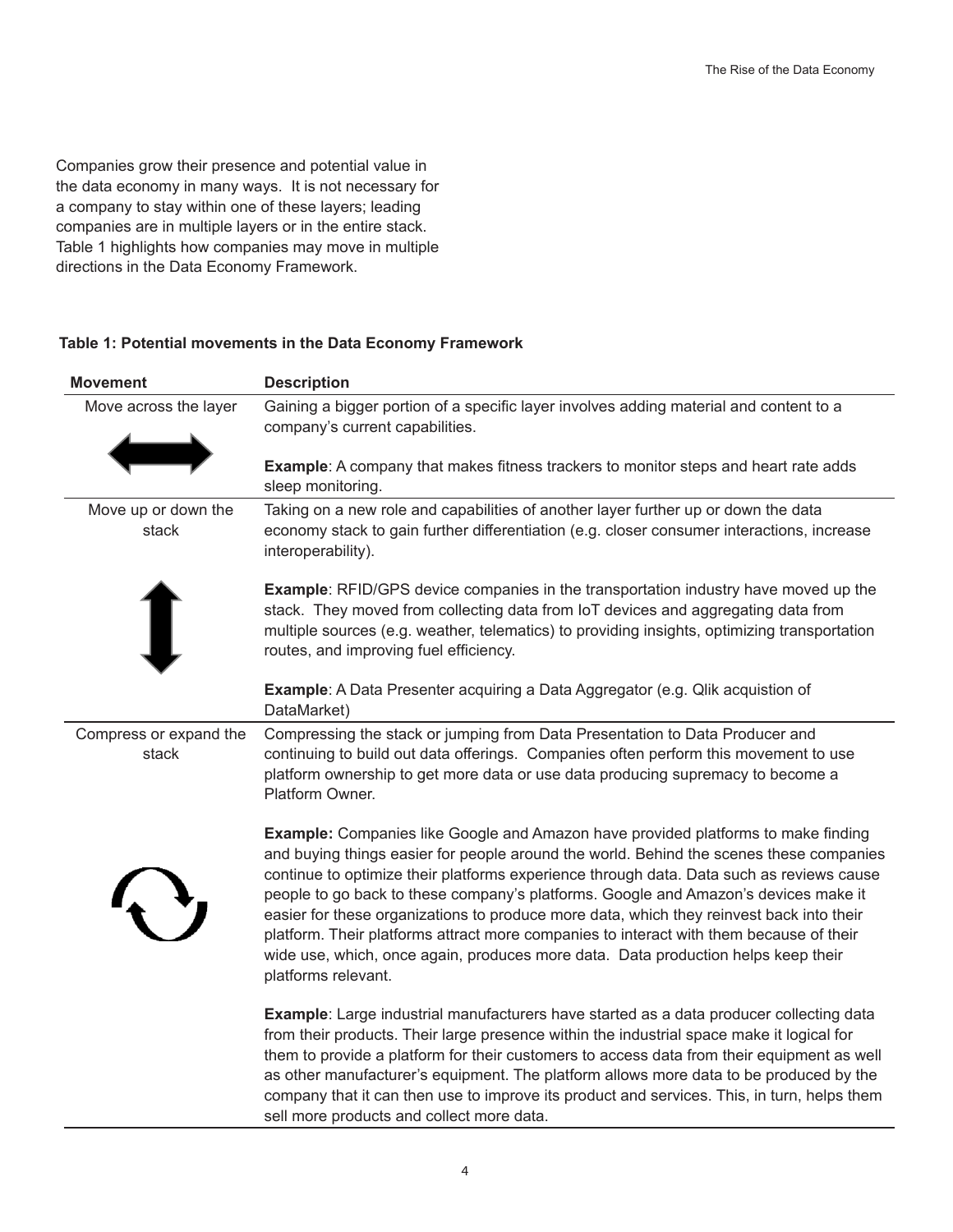# <span id="page-4-0"></span>**How does data affect the value of your company?**

Data is not new. Data-driven organizations have often re-imagined their businesses to help them gain a significant competitive advantage. So, what is new? The ability to collect data coming from new end points, such as IoT devices, will increase the amount of available data. Data from IoT devices are delivered in real-time, can uniquely identify "things", and can continuously collect/monitor "things" without human intervention. Enablers for the rise of IoT include: cheap sensors, cheap bandwidth, cheap processing, smartphones, ubiquitous wireless coverage, big data,

and IPv6.<sup>1</sup> In addition, cognitive systems enable us to learn from and infuse intelligence into the physical world to transform business and enhance the human experience.

Table 2 specifically describes numerous ways data improves a company's financial performance. Data that bolsters cost containment provides incremental savings, resulting in short term advantages. Alternatively, data that creates value attainment opportunities has the potential to create new businesses and long term differentiation. Value attainment opportunities often require companies to disrupt themselves and result in new industries, products, services, or mesh ecosystems.

| <b>IoT data uses for cost containment</b>                                                                                                                                                                                                                   | loT data uses for value attainment                                                                                          |
|-------------------------------------------------------------------------------------------------------------------------------------------------------------------------------------------------------------------------------------------------------------|-----------------------------------------------------------------------------------------------------------------------------|
| Workforce productivity increases through new automation,<br>improved visibility, and early identification of anomalies via<br>usage and excursion analysis.                                                                                                 | Data monetization is possible by selling company data<br>or licensing taxonomies.                                           |
| Supply chain efficiency improves as data from sensors on<br>factory floors and vehicles make the supply chain more<br>efficient; enables removal of unnecessary work steps and<br>optimizes routes.                                                         | Enhance existing products and services by analyzing<br>data coming from purchased products.                                 |
| <b>Safety improves</b> by synthesizing equipment, personnel,<br>and location data.                                                                                                                                                                          | <b>Identify new applications</b> for existing products and<br>services.                                                     |
| Manufacturing defects and design flaws are reduced as<br>companies utilize embedded sensor data to conduct failure<br>pattern and failure risk analysis (e.g. Parametric Analysis<br>and Degradation Analysis, Random Forests, Support Vector<br>Machines). | Existing product margins increase and new products<br>are launched by assimilating data into a process.                     |
| <b>Building Optimization reduces energy usage, lowers</b><br>maintenance and management costs, and extends asset<br>life.                                                                                                                                   | Product placement, store layouts, marketing, and<br>overall customer experiences improve through new data<br>and analytics. |
| Asset utilization improves as equipment is monitored.<br>Maintenance costs, resource costs, idle time, breakdowns,<br>and production defect rates are reduced by sensored<br>manufacturing equipment.                                                       | Pay-per-use and as-a-service pricing is possible by<br>collecting usage data.                                               |

#### **Table 2: Examples of cost containment and value opportunities**

1 Goldman Sachs, IoT Primer; The Internet of Things: Making sense of the next mega-trend, 2014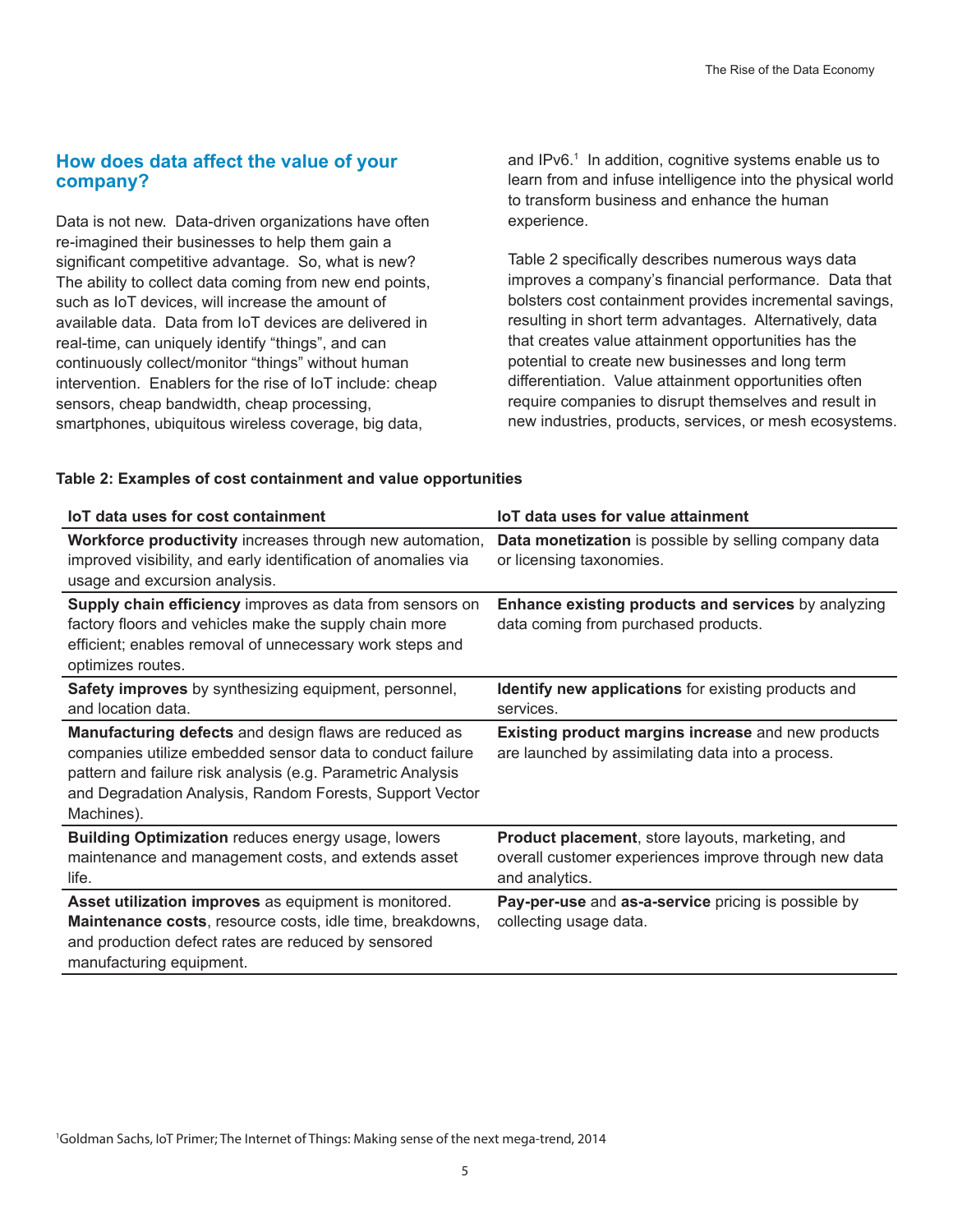# <span id="page-5-0"></span>**Common IoT data types**

As described in the Data Economy Framework section, IoT data is generated from physical technologies. Although there are billions of datasets and sources throughout the world, IoT data can be categorized into a few key types. Table 3 provides an example of common IoT data types and how IoT data can be monetized.

#### **Table 3: Common types of IoT data that may be used for monetization**

| <b>Common IoT data</b> | <b>Description</b>                                                                                                                                                                   | <b>Examples</b>                                                                                                                                                                                                                                                                                                                                                                                                                                                                                                                             |
|------------------------|--------------------------------------------------------------------------------------------------------------------------------------------------------------------------------------|---------------------------------------------------------------------------------------------------------------------------------------------------------------------------------------------------------------------------------------------------------------------------------------------------------------------------------------------------------------------------------------------------------------------------------------------------------------------------------------------------------------------------------------------|
| types                  |                                                                                                                                                                                      |                                                                                                                                                                                                                                                                                                                                                                                                                                                                                                                                             |
| Location               | Where a particular thing<br>is positioned<br>geospatially. Typically<br>identifies a location<br>based upon GPS, wi-fi,<br>beacon, or simply<br>asking a user for their<br>location. | Uber knows the location of its users based upon their pick-up and<br>drop-off locations. With the users' permission, Uber may sell this<br>data to other businesses. Businesses use this data to provide<br>promotions that encourage consumers to spend money with their<br>company. Uber launched a service that lets its customers connect<br>their Uber account to their Starwood Preferred Guest Account.<br>When a Starwood customer is traveling and they don't choose<br>Starwood, they can receive promotions. <sup>2</sup>        |
| Environment            | Based on the<br>measurement of<br>environmental variables<br>(i.e. the state of the<br>environment)                                                                                  | A wind farm company is looking to expand into new areas. By<br>utilizing wind sensors, the company is able to identify the locations<br>that have the greatest energy generation potential and maximize<br>their return on investment. After identifying their future locations, the<br>wind farm company can continue to monetize its wind sensors by<br>selling the data to weather companies looking to supplement their<br>own sensors.                                                                                                 |
| Machine                | Data that is<br>automatically created<br>from a computer<br>process, piece of<br>equipment, application,<br>or other machine<br>without the intervention<br>of a human               | IoT devices that interface with a vehicle's computer can sense<br>driving speed, braking force, acceleration, engine problems, and a<br>variety of other diagnostic information. This data can be used by<br>insurance companies and can also be packaged and resold to a<br>variety of other industries. For example, engine and diagnostic<br>information are valuable to automotive companies that want to<br>prevent systemic mechanical issues on vehicles or automotive<br>repair shops looking to improve their marketing campaigns. |
| Living                 | Data collected from<br>sensors that monitor<br>vitals (e.g. blood<br>pressure, heart rate,<br>temperature)                                                                           | Pharmaceutical companies looking to improve sales can purchase<br>anonymized health data that is generated by IoT sensors in order to<br>find new customers and more effectively target their product<br>marketing.                                                                                                                                                                                                                                                                                                                         |

2 http://www.forbes.com/sites/ronhirson/2015/03/23/uber-the-big-data-company/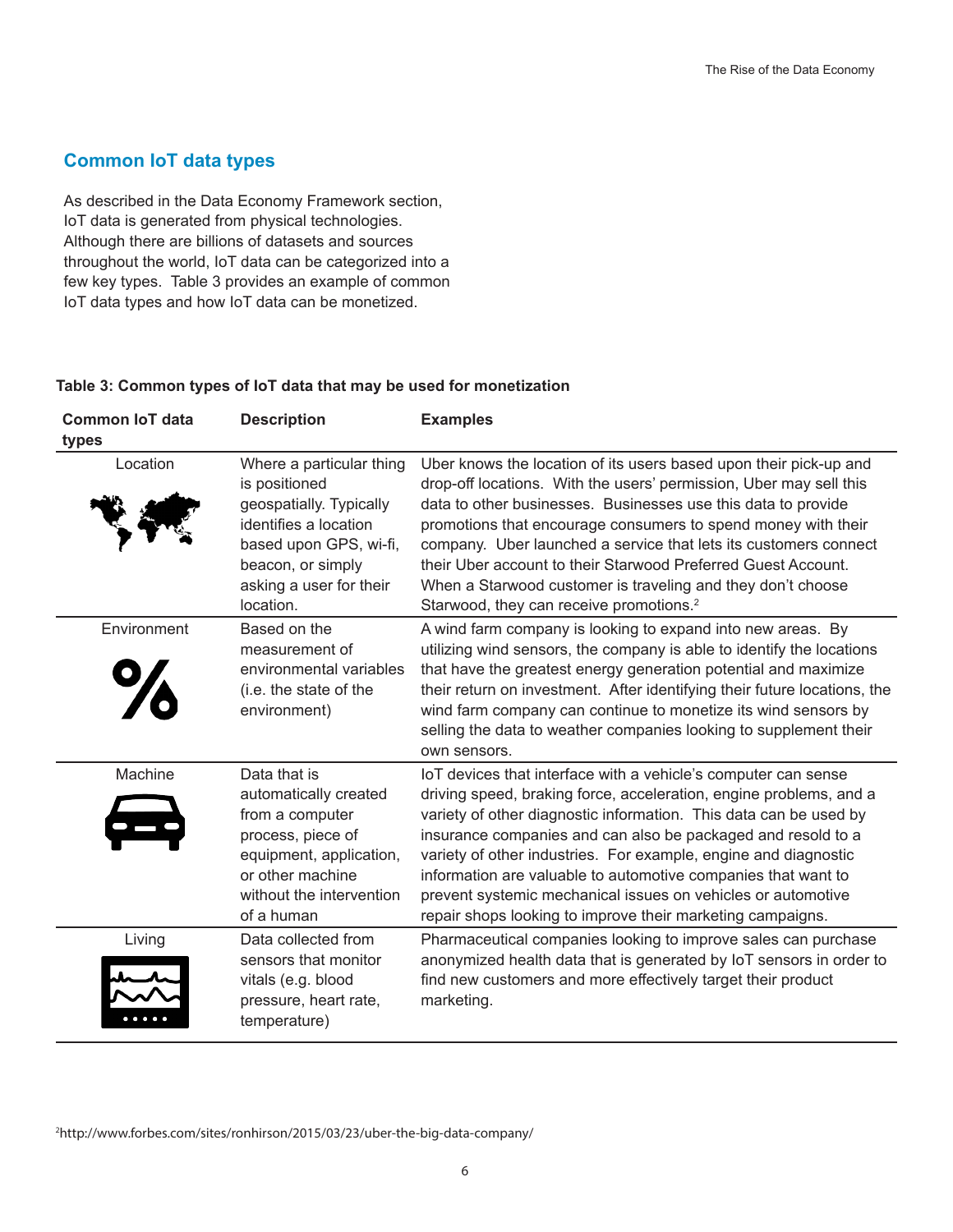<span id="page-6-0"></span>

| Event<br>$((\bullet))$ | Point at which an affair<br>or occurrence transpired                        | As sports fans move through future stadiums, they will be greeted<br>with incentives from nearby stores that are customized to each<br>specific fan's interests. With offers that appeal to each individual<br>fan, sports franchises will have the opportunity to sell more products<br>and increase revenues. |
|------------------------|-----------------------------------------------------------------------------|-----------------------------------------------------------------------------------------------------------------------------------------------------------------------------------------------------------------------------------------------------------------------------------------------------------------|
| Attribute              | Characteristic of an<br>object that can be<br>categorized and/or<br>counted | A TV manufacturer wants to ensure that display units are properly<br>calibrated to reduce after-sale support and warranty repair. By<br>measuring color quality and luminosity of display units while still on<br>the production line, the manufacturer can ensure its products are<br>within benchmarks.       |
| Motion                 | Movement or position of<br>an object or human<br>being                      | Companies measure forms of movement in 3D space and compare<br>it against the ideal model. For example, an instrumented cyclist<br>may be compared against a professional cyclist and an<br>accompanying real-time virtual coach could provide feedback to<br>improve form and speed.                           |
| Orientation            | Relative position of an<br>object                                           | The orientation of a smartphone determines specific actions. For<br>example, if a smart phone is face down, it can be switched to<br>do-not-disturb mode.                                                                                                                                                       |

# **Assessing datasets**

Determining which datasets a company should monetize and/or acquire is complex. Companies should consider their strategic objectives, data access and control, ability to consistently collect data, and data's exclusivity. They should also weigh the costs and benefits of becoming a Data Producer, as illustrated in Table 4.

# **Data Producer differentiation and the power of the oligopoly**

Many companies are expanding in the data economy stack to become a Data Producer. IDC reports that, "50.6% of Asia Pacific enterprises want to monetize their data in the next 12-18 months".<sup>3</sup>

Data Producers are differentiated because:

- Data may be highly exclusive
- Data describes the physical world in the digital age
- Data drives how work gets done. With new sources and uses continuously being discovered, data will drive the evolution of new types of work
- Most products will transition to "smart products" and provide valuable real-time IoT data
- Large and complex datasets are easily shared and exchanged

Oligopolies are well positioned in the data economy. By having a large market share, these companies have the potential to control and leverage a large portion of data. This data can be generated from "instrumented" products, the interaction between various products, and the interaction between products and end users. When these individual data streams – often collected in real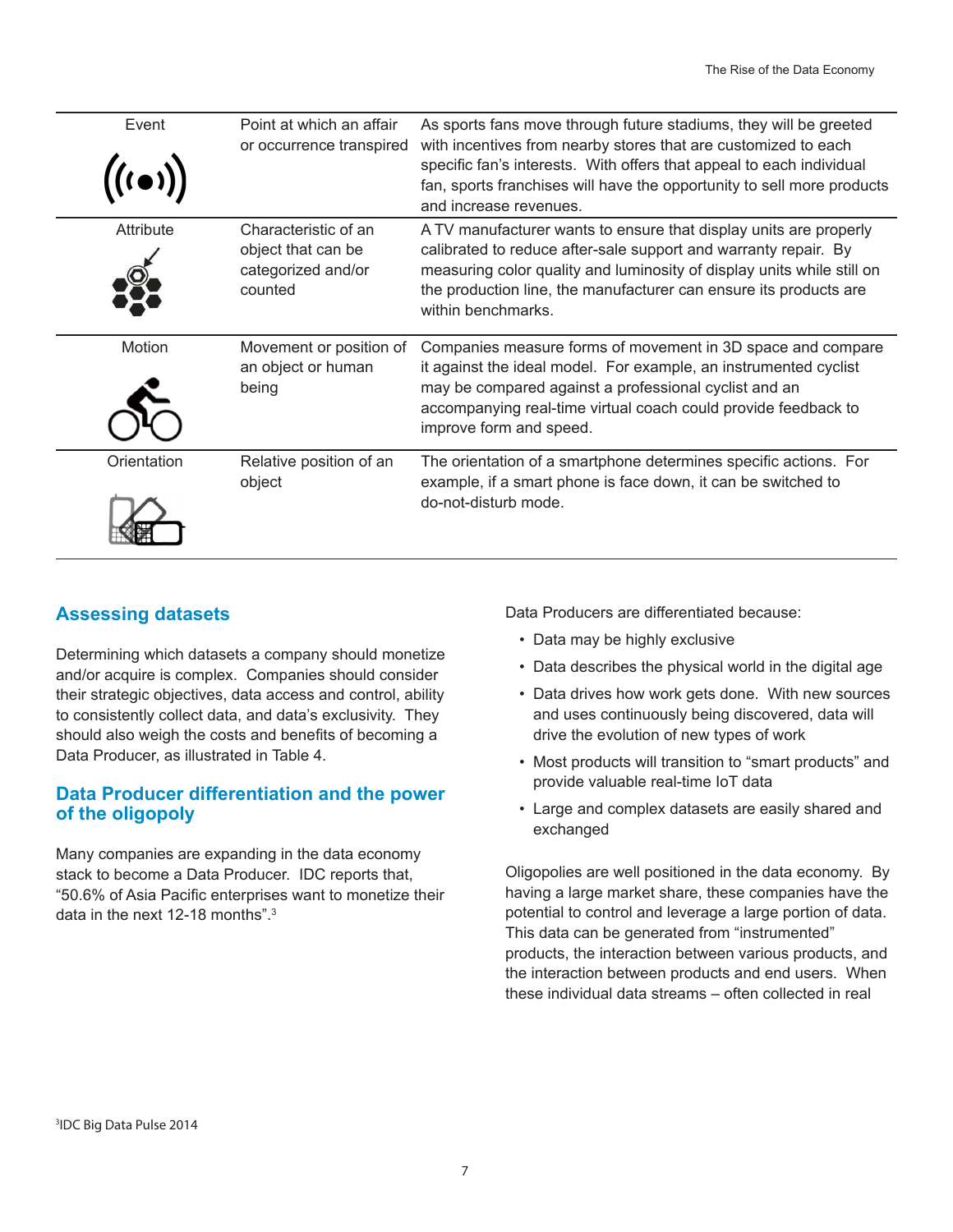<span id="page-7-0"></span>time – are combined into large datasets and presented in a user friendly way, they create value. Due to industry rivalry in today's environment, companies in an oligopoly

must act or risk losing market share. However, companies that do not own data but own industry taxonomies can still play a critical role and gain a position of power.

#### **Figure 3: Key drivers of the data economy**



\* Prediction

# **Table 4: Common benefits and costs of becoming a Data Producer**

| <b>Benefits</b>                             | <b>Costs</b>                    |
|---------------------------------------------|---------------------------------|
| • Increasing revenue                        | • Data collection and curation  |
| • Obtaining new customers                   | • Systems to interact with data |
| • Making competitors customers              | • Integration                   |
| • Entering new value chains                 | • Security                      |
| • Entering new channels to market           | • Talent                        |
| • Improving competitive positioning         | • Liability                     |
| • Becoming a data driven company            | • Brand reputation              |
| • Driving innovation through new ecosystems |                                 |
| • Transforming brand equity                 |                                 |
|                                             |                                 |

# **Long term diminishing marginal returns of data economy participants**

Outside of the Data Producer and Data Presenter, layers in the data economy stack will experience diminishing marginal returns. Key elements that will lower economic returns include: an increase in connectivity, Application Program Interfaces (APIs), data standards, open source, public cloud, competition, automation, and advancements in mathematics and cognitive computing.

#### **Increase in connectivity**

As much as 85% of IoT devices were not connected to a network at the beginning of 2015.<sup>4</sup> Device connectivity continues to increase as the cost for broadband and wireless communication becomes more affordable. This increases the availability of data through open channels and reduces the value of expensive proprietary protocols, which diminishes the role of Data Custodians. In addition, as device discovery capabilities increase and devices become more intelligent and interoperable, the demand for Data Aggregators that do not use standards will decrease.

#### **Increase in data sharing with APIs**

APIs are not new, but the confluence of cloud, analytics, mobile, and social technologies has triggered the latest evolution of the API-based economy. The API economy enables Data Producers to work directly with each other and other layers of the Data Economy Framework, diminishing the need for Platform Owners. APIs make it relatively easy to share and consume data with ecosystem partners, without using Data Aggregators, Data Custodians, or Platform Owners. According to ProgrammableWeb, over 14,700 public APIs have been published.<sup>5</sup> Over time, proprietary APIs will give way to public and insourced APIs.

4 Intel – Keynote at 2015 IoT World

5 http://www.programmableweb.com/category/all/apis?order=field\_popularity, February 2016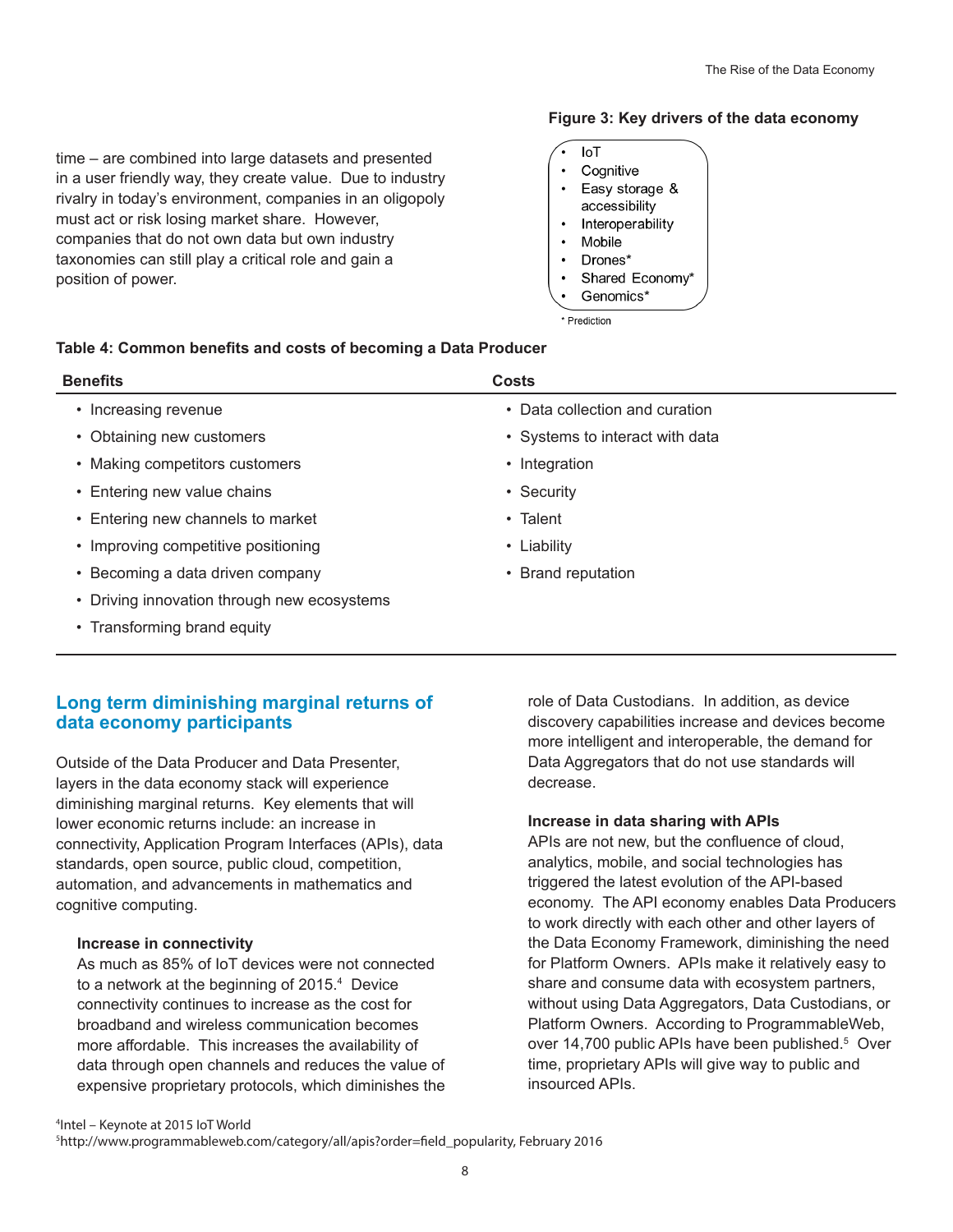#### **Increase in adopted data standards**

Data standards play a large part in the diminishing value of Data Aggregators and Platform Owners. As data becomes more important and is used across a variety of instruments, machines, and applications, there is a need for data normalization so that data can be easily used across different functions. The emphasis on data normalization allows for data to be combined and aggregated by other participants of the data economy without the need for a Data Aggregator.

#### **Open source**

The proliferation of open source projects will diminish the direct monetary gains of Platform Owners and Insight Providers. Industry specific semantic data models will remain a relevant method to identify information in business documents to be exchanged in the appropriate business context. Industry accepted models will be replicated across companies, similar to open source, in order to aid interoperability. This will further erode value from Data Aggregators who often serve as a bridge between different standards.

#### **Public cloud**

The influx of companies in the public cloud market diminishes the marginal return of Platform Owners and Data Custodians. Price wars among commodity cloud companies are intense. According to an IDC analyst, "The price war is now perpetual and will carry on until the cost of disk capacity, memory capacity and processor capacity stop falling – in other words, until Moore's law breaks down".<sup>6</sup> Hybrid cloud, a combination of public and private cloud platforms, is a key enabler for the data economy.

#### **Increase in automation**

Automation utilizes technology to replace a series of human actions or human involvement. It improves governance, security, reliability, productivity, and efficiency. Knowledge automation<sup>7</sup> could have an economic impact of \$5.2-\$6.7 trillion by 2025 due to greater output per knowledge worker.<sup>8</sup> Automation reduces manual tasks performed by Data Aggregators and Insight Providers. For example, automation has been applied to Data Aggregators by extracting data, formatting data, and uniting data sources. Virtual operators and engineers have been deployed for nearly a decade to perform routine and repetitive tasks in IT infrastructure management and finance.

### **Advancements in mathematics and cognitive computing**

Insight Providers generate value from advanced analytics such as machine learning algorithms and statistical models. Once an algorithm is created, it has a definitive shelf life in which: a.) it is copied, b.) a better algorithm supplants it, or c.) an open source or crowd sourced algorithm becomes available. In many cases, these base algorithms, rules, and logic are added to software programs.

As advanced analytics capabilities and cognitive computing become embedded in devices, Insight Providers will continue to be adversely affected. Data Presenters, device manufacturers, and software vendors will look to build more ingrained relationships with their customers and/or consumers and offer insights as part of their overall value proposition. This is in contrast to today's world, where data insights are an independent revenue stream. In the long term, many data insights will be bundled with software licenses or devices.

<sup>6</sup> http://www.computerweekly.com/news/2240236953/Price-cuts-and-posturing-in-the-public-cloud-war

<sup>7</sup> Knowledge work automation is the use of computers to perform tasks that rely on complex analyses, subtle judgments, and creative problem solving.

<sup>8</sup> Disruptive Technologies: Advances that will transform life, business, and the global economy" McKinsey Global Institute 2013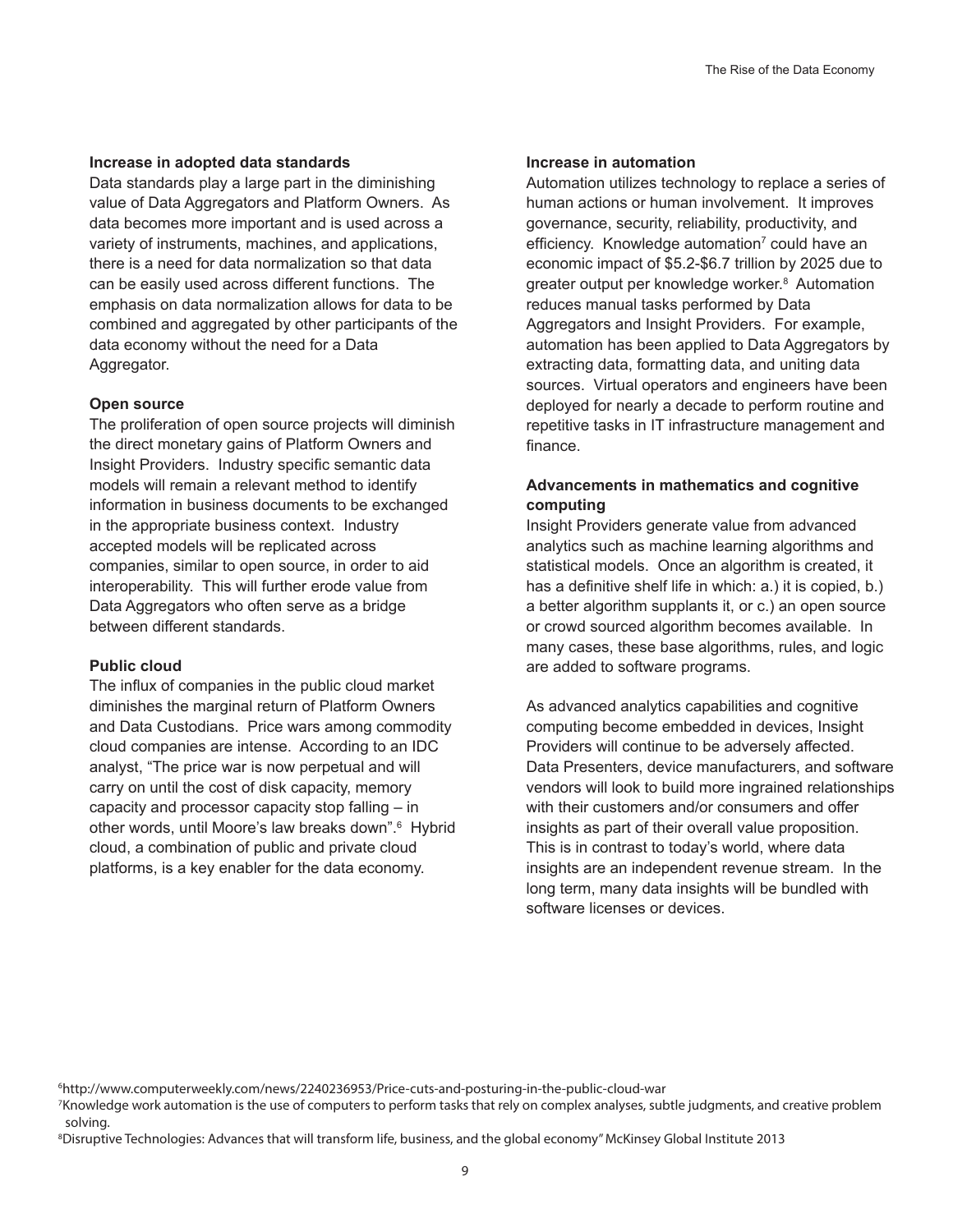# <span id="page-9-0"></span>**How can data economy participants maintain their value?**

There are many strategies to delay diminishing marginal returns for roles in the Data Economy Framework. As stated in Table 1, there are three potential movements in the Data Economy Framework: horizontal, vertical, and compressed/ expanded. Each offers companies in the data economy opportunities to delay diminishing marginal returns. Horizontal movements are used to gain a bigger portion of a specific layer and involve adding material and content. Vertical movements are used to gain further differientation (e.g. get closer to the consumer, increase interoperability). Companies often compress or expand the stack to get more data or use data producing supremacy to become a Platform Owner. Over the long term, the data economy will be characterized by participants that are not confined to one area of the data economy stack. For example, a Data Producer may be a Data Presenter and Platform Owner. This will enable firms to reach their customers directly, minimize costs, and have greater control of their channel.

Leading Data Producers and Data Presenters are in a position of strength. Data Producers derive their strengths from collecting, accessing, and controlling large amounts of exclusive data. Data Presenters are in a position of strength due to customer loyalty and content. They have strong user interfaces, interactive experiences, and data discovery capabilities. Many Data Presenters also have real-time collaboration capabilities. Data Producers and Data Presenters must build trust among ecosystem partners to set up an environment for data sharing and data monetization. All players must abide by pre-defined agreements and safeguards.

# **Strengthening a company's position through taxonomies**

The inertia of the data economy will force companies to selectively sell and exchange data. When that's not possible, companies may create and monetize industry specific data taxonomies. Data taxonomies are used to classify, name, and map "things" in a consistent structure. Why would anyone buy a data taxonomy?

Arranging, storing, and classifying datasets for optimal use are challenging for companies. As IT and operational technologies merge, these issues increase in frequency. For example, a temperature sensor embedded in equipment could be collecting the same data as a similarly placed sensor on another unit, but the naming conventions may be different. The same temperature sensor could be named "discharge air temperature", "supply air temperature", "SAT", "DAT", or a number of other monikers. Naming convention errors cause downstream issues when they are aggregated into enterprise wide-data for analysis and reporting. Having a structured and accepted naming convention accelerates time to value, reduces costs, and improves reliability.

These dataset challenges can result in external opportunities for companies. ExxonMobil Research and Engineering Company (EMRE) developed an equipment taxonomy for classifying, measuring, and tracking equipment specifications and performance across ExxonMobil operations. The taxonomy helped ExxonMobil obtain lower operating and maintenance costs through consistent measurement of metrics and streamlined data collection. The resulting data structure had applicability across companies in the oil and gas industry. Without providing any of its potential sensitive internal data, ExxonMobil was able to license the taxonomy to other companies.<sup>9</sup>

9 https://www.meridium.com/about/news/exxonmobil-and-meridium-form-alliance-market-exxonmobil-equipment-taxonomy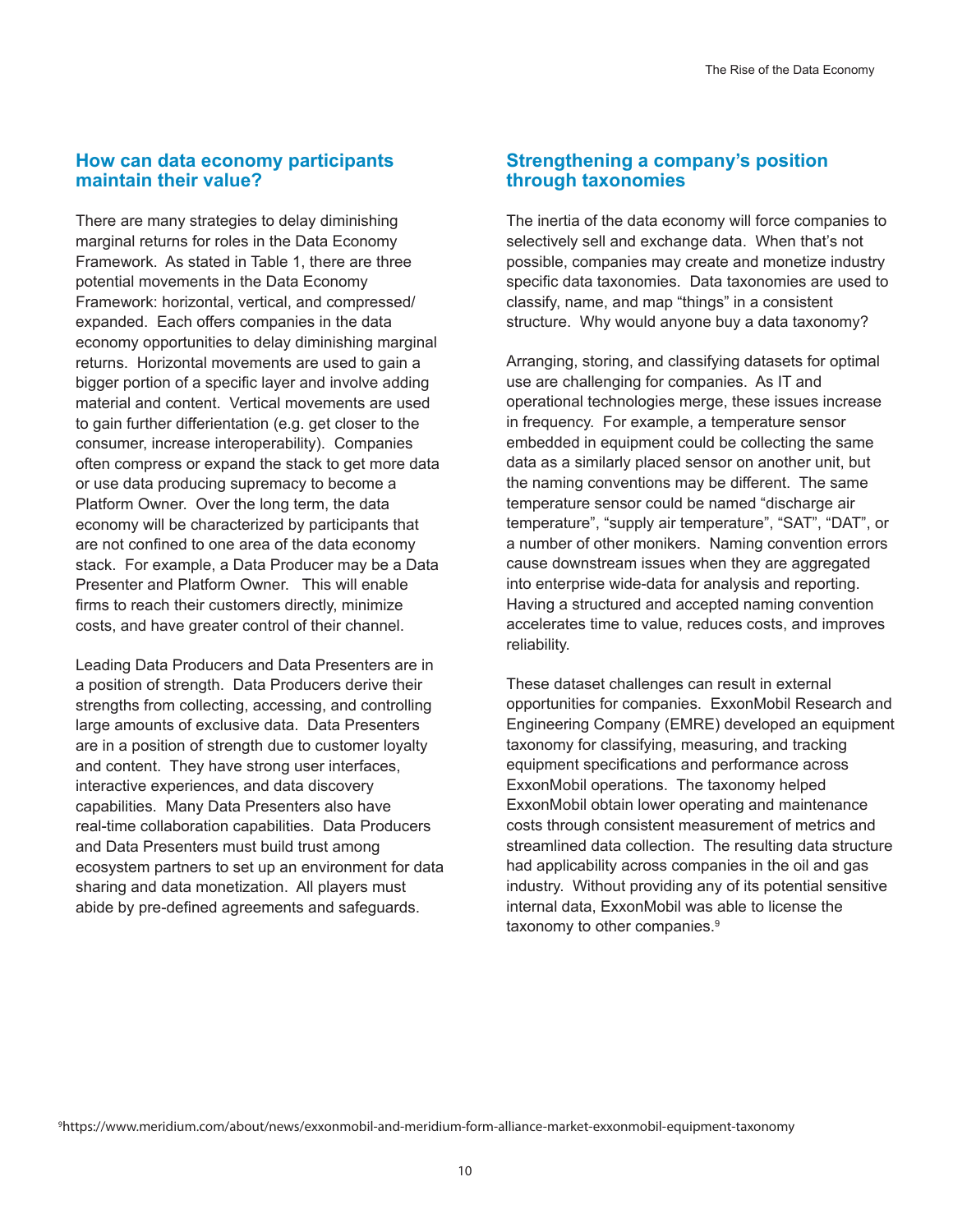<span id="page-10-0"></span>Companies gravitate towards businesses that provide their data or products in the acceptable taxonomy. For example, Meridium further capitalized on ExxonMobil's taxonomy by making it compatible with its equipment reliability management solution. Companies that wanted to use ExxonMobil's proven framework were also enticed to use Meridium's software versus competing software that was not already set-up to handle this framework.

In another example, a tax-exempt corporation named Project Haystack was formed to have software and technology companies collaborate on developing semantic modeling solutions for data related to smart devices.<sup>10</sup> Companies that adopted the open source naming convention attracted new customers.

If a company can establish a widely accepted taxonomy, it can change the way customers look at a company's products and services. As a market leader or first adopter, there are many advantages in the data economy.

# **Data Presenters are the critical interface to the consumer**

Data Presenters make complex and large datasets easy for business users to consume. They allow consumers to have intuitive access to the underlying data and its derivatives. Users expect to be able to visualize, interact, manipulate, and discover new insights. In an IDG study, 51% of respondents stated that big data needs to "make relevant data more consumable without relying on data scientists".<sup>11</sup> Data Presenters that make data consumable will drive consumer loyalty and increase revenue.

Bloomberg Professional provides an example of how users have been loyal to companies that provide valuable data in a user friendly interface. Bloomberg

Professional has been a leading source for financial news and information since the early 1980s. Their computer platforms provide real-time financial market data, news, price quotes, messaging, and the ability to place trades on a proprietary and secure network. Bloomberg needs to balance upsetting its users by changing the user interface and keeping up with new visualization practices. Their users are so accustomed to the interface, they often complain when it is changed.<sup>12</sup> Based upon users' loyalty, Bloomberg has been able to maintain a large market share and price point.

The Weather Company is another example of how industry leaders benefit from data and a strong presentation layer. Although weather data is widely available and offered by a variety of competitors, some companies have been able to maintain a lead. In the case of The Weather Company, part of the reason they have held a lead is by offering an easy way to consume IoT data that their weather sensors are generating. This presentation layer adds to the underlying value of their weather data, attracting and retaining consumers. If the data is not presented in a consumable way, some consumers may look for alternative solutions. In fact, the average app loses 77% of its users within three days after it's downloaded. In the U.S., 30% of the time when an app is downloaded, a person never opens it more than twice.<sup>13</sup>

<sup>10</sup>http://project-haystack.org/about

<sup>11</sup>http://www.prnewswire.com/news-releases/idg-research-survey-exposes-pent-up-demand-for-consumable-big-data-to-make-it-rapidlyactionable-207558891.html

<sup>12</sup>http://www.fastcompany.com/3051883/behind-the-brand/the-bloomberg-terminal

<sup>13</sup> http://www.wsj.com/articles/a-few-ways-to-declutter-your-phone-1456117380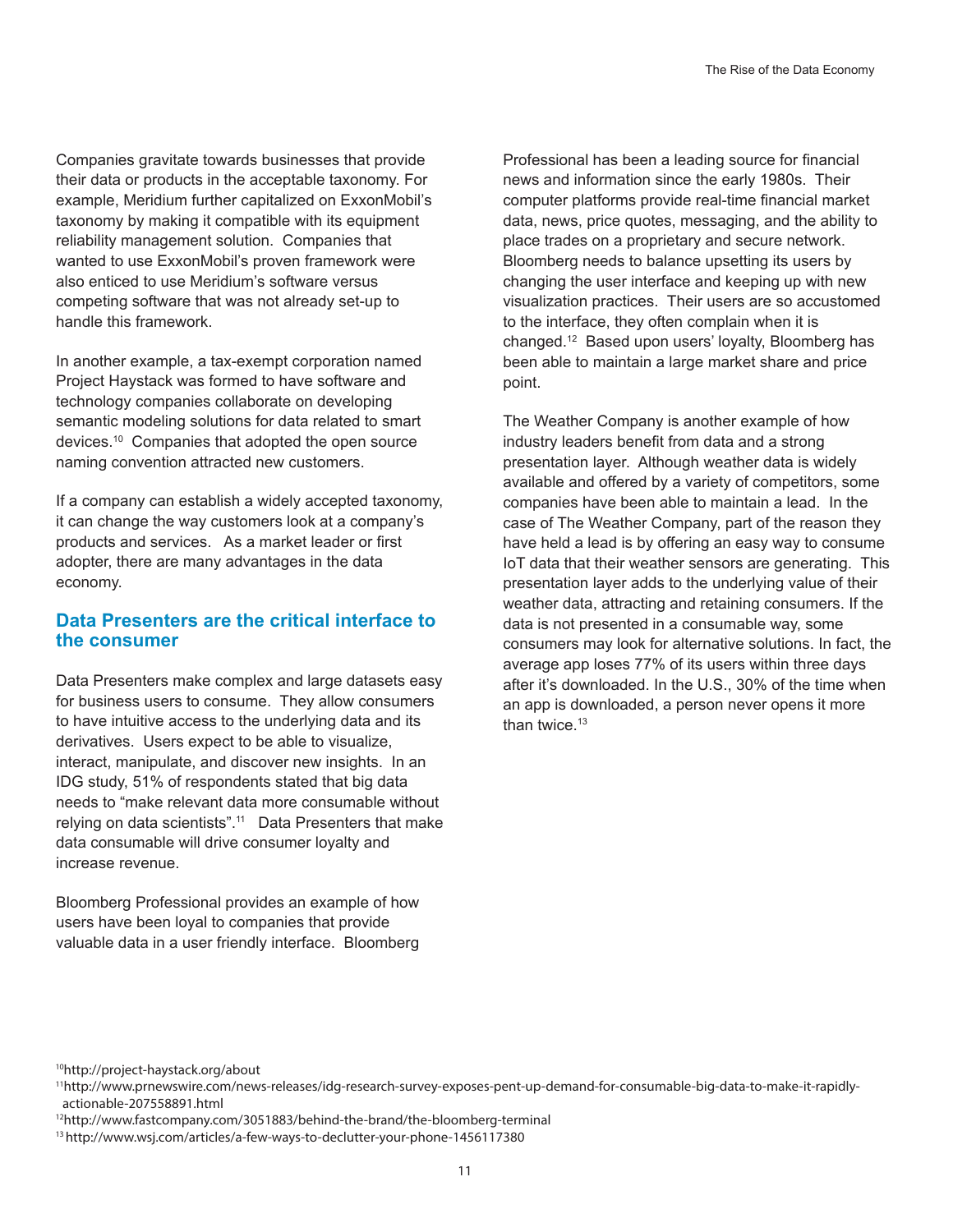# <span id="page-11-0"></span>**The new value chain**

As the data economy takes off and disruptive technologies emerge, traditional supply chains will evolve and provide competitive advantages. As shown in Figure 4, suppliers, manufactures, retailers, and distributors interact in a complex mesh ecosystem focused on consumers. These ecosystems foster supply chains that are adaptive, interconnected, and flexible. It is possible to collaborate directly with consumers and upstream or downstream partners. In this type of environment, companies need to embrace orchestration rather than control.<sup>14</sup>

#### **Figure 4: Mesh ecosystem of partners**



Production strategies evolve in a new value chain. Figure 5 provides an illustrative example of how the production mix shifts over time due to the data economy. In the new supply chain, when emerging technologies such as 3D printing become widely adopted, on-demand manufacturing will be disruptive to many industries. In the retail industry, it will enable consumers to design their own shoes that fit perfectly to their feet. "Imagine walking into an Adidas store, running briefly on a treadmill, and instantly getting a 3D-printed running shoe."15 From a supply chain perspective, it will drastically change the model, eliminating steps and slashing costs. In this case, the shoe will be produced based upon real-time demand

rather than projections. The process from designing to receiving the shoe will be short and inventory and logistics costs will be significantly reduced. Once a shoe company has a consumer's data, they could potentially sell it to other manufactures or distributors. Other companies may be interested in this data to customize other types of shoes (e.g. dress shoes) or to offer promotions (e.g. buy a health exercise device).

Increasing customer expectations (e.g. same-day delivery, greater customization, etc.) has many implications. Sales and operations planning, production, planning and forecasting, logistics, sourcing and network design are all affected. Companies participating in any phase of a supply chain may be affected as well. From a supplier's perspective, demand volatility will likely increase. Traditional demand sensing methods and the integration of a broad range of demand signals to create accurate forecasts to real world events will become increasingly important.

As IoT enabled products are adopted, access to data from those products will enable improvements and reduce total cost of ownership. Several supply chain dynamics are becoming common, including: decentralized production, omni-channel approaches, fulfillment by brick and mortar stores, and the utilization of drones and autonomous vehicles. As complex mesh ecosystems rise, collaboration and data visibility remain essential. With the emergence of the data economy, if companies are able to develop flexible supply chains, new value chain opportunities can emerge in response to near real-time consumer and consumption data.

<sup>14</sup>IBM, The Business of Things 15http://fortune.com/2015/12/15/3d-printed-shoe-race/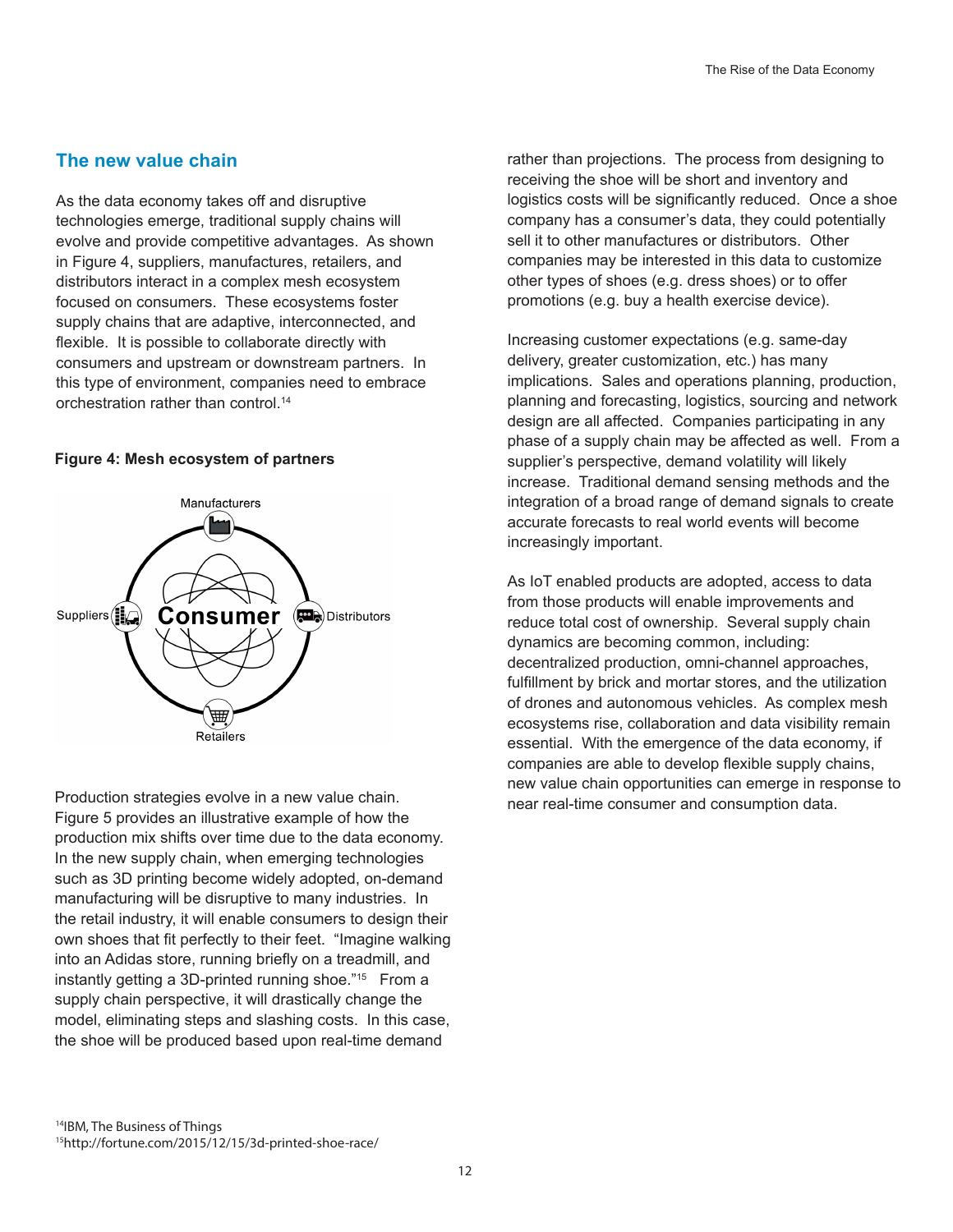

**Figure 5: Illustrative View of Production Strategy Shifts**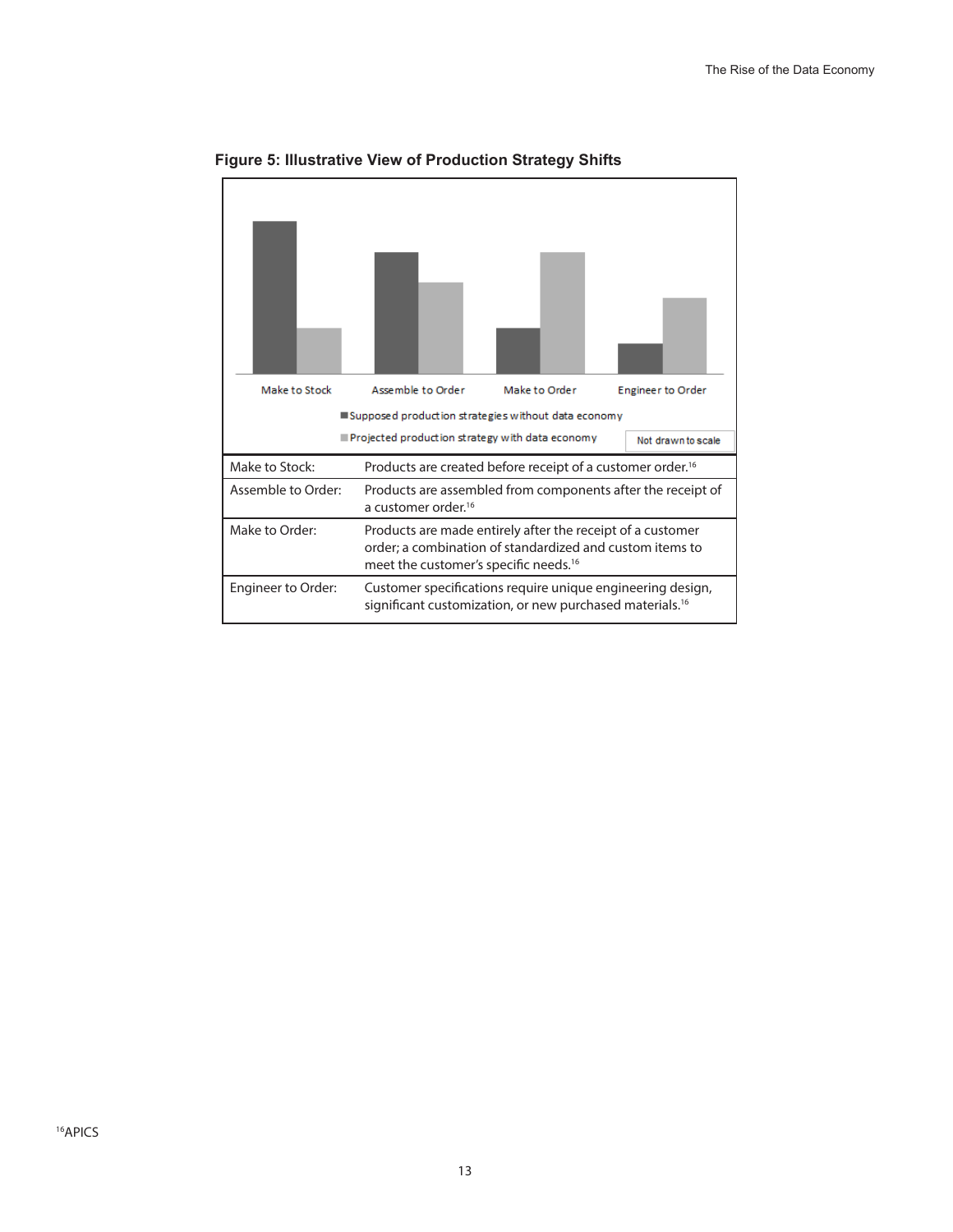# <span id="page-13-0"></span>**Are you ready?**

There is no pre-defined go-to-market approach for the data economy. The process is complex and should be managed by a specialized team, often led by a CxO. These leaders work with other executive officers to mobilize their organizations around an enterprise-wide data and IoT strategy, to determine new ways to utilize data, and to build more data-driven cultures. As part of this process, companies will need to reinvent themselves and evaluate their roles in expanding ecosystems. To provide a higher probability of success, the team should:

- Define the company's desired role in the data economy
- Define a corporate data economy policy and mission
- Develop ways to control data when its shared with partners
- Develop institutional knowledge regarding data monetization
- Engage a strong data science team- the driving force behind data innovation inside organizations
- Find data in all its forms across the company as well as publicly available with the express goal of understanding the scope of monetization and potential value
- Identify beneficiaries of data in the market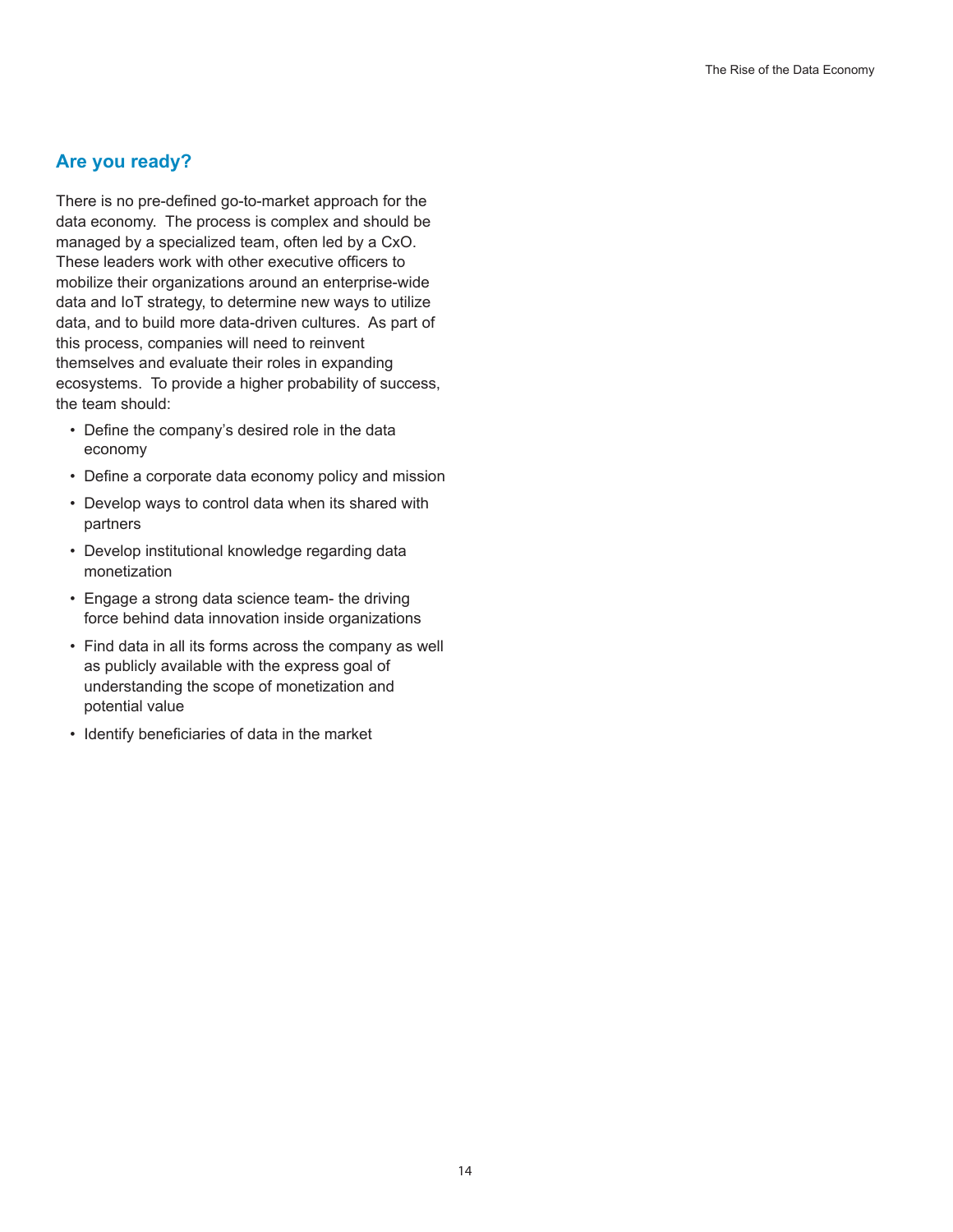<span id="page-14-0"></span>

# **About the authors**

Albert Opher is a General Manager in IBM Global Business Services (GBS). He leads IBM GBS's IoT and Digital Operations businesses. He sits on the IBM IoT leadership board for the Industrial Sector and serves as the global liaison between IBM GBS and IBM's Integrated Supply Chain. He has extensive global market experience working with customers in USA, China, Japan, Germany, UK, India, Brazil, and Philippines. Albert can be reached at albert.w.opher@us.ibm.com or through LinkedIn.



Andrew Onda is a Senior Advisor supporting executives in IBM GBS. He is responsible for leading market assessments and producing actionable insights to position the business for long-term success. He has experience as a management consultant helping customers design and deploy IoT solutions in the Government, Healthcare, and Industrial Sector. He may be reached at aonda@us.ibm.com or through LinkedIn.



Alex Chou is a Senior Advisor following the consulting and professional services market. He focuses his coverage on the digital space including IoT, mobility, interactive experience, and design. His background is in management consulting, where he helped customers design and deploy IoT solutions for facilities in the Public Sector. He may be reached at alchou@us.ibm.com.



Krishna Sounderrajan is an Advisor supporting Global Technology Services executives. He leads market analysis projects, competitor reviews, and strategic offering development support. He is experienced in thought leadership analysis, strategy development, and technology lifecycle management. He may be reached at kksounde@us.ibm.com or through LinkedIn.